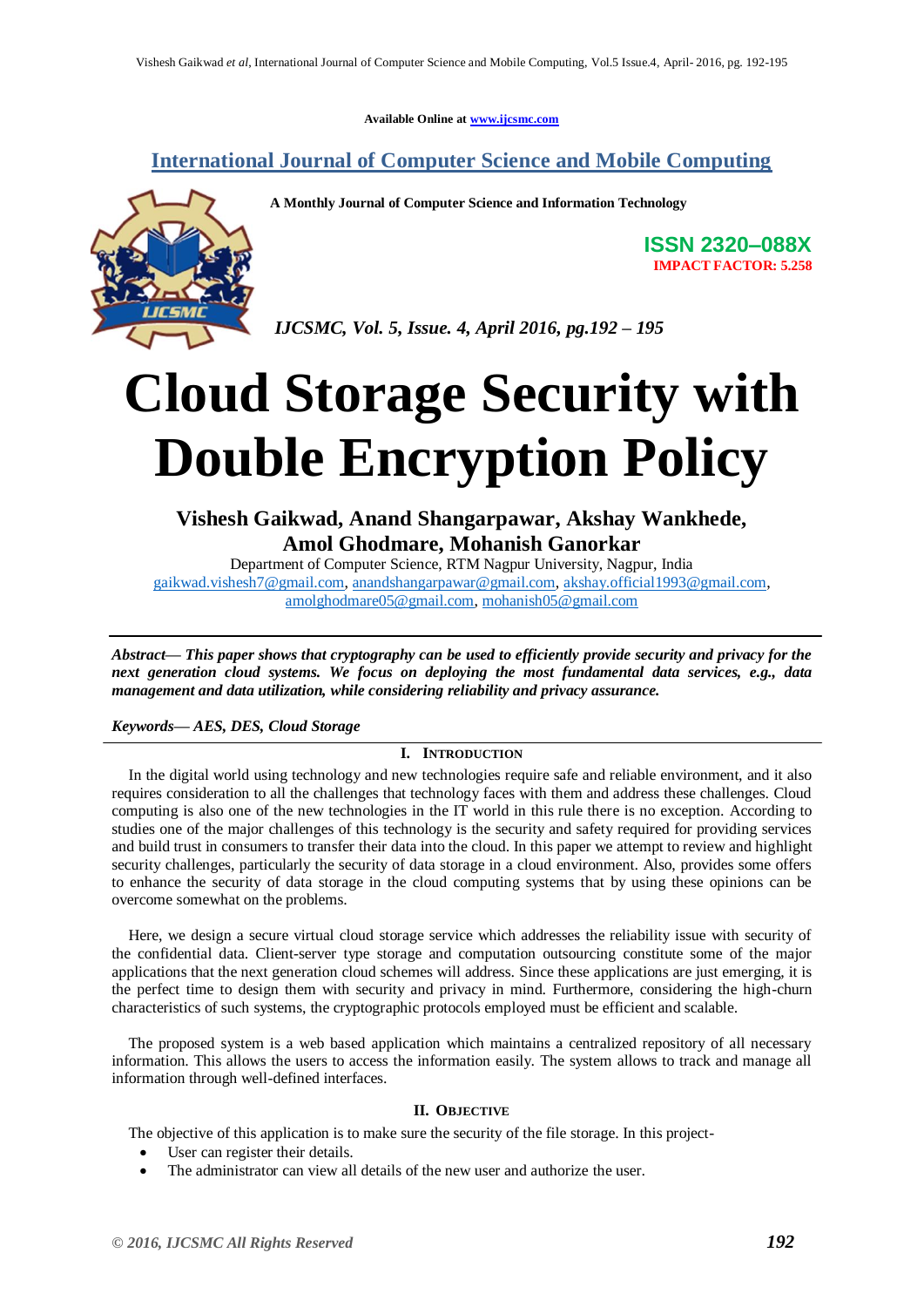- The administrator provides a master key to every user.
- The administrator allow user to login and upload their file in the cloud storage.
- The user login and upload their files into the cloud storage. The user gives a private key to encrypt the file and also applies master key to again encrypt the file.
- The user can change their password. The user can view all uploaded file in the cloud storage.
- If the user wants to download a file, the user must give the correct private key and master key.
- If the user gives the correct secret key while downloading the original file will be downloaded, else the encrypted file is downloaded.
- Also the user wants to delete his uploaded file, the user must give the correct secret key else the user cannot delete the file.
- The user can view all uploaded file.
- The administrator can view all user details also can view all uploaded files, but cannot open them.

Admin involves the followings: -

- Can view the new user details.
- Can authorize the user to upload the files in to the cloud storage.
- Can view all uploaded files.
- Can view all existing user's details.

User involved the followings: -

- Can register to the cloud storage.
- Can login and upload their files.
- Can view all uploaded files.
- Can download the file by giving the correct secret key.
- Can delete the file by giving the correct secret key.
- Can change the password.

### **III.MODULES**

User account management

The administrator can view the new user details and authorize the user to upload the files in to the cloud storage. The administrator can view all uploaded files. Also can view all user's details.

New User

In this module the Admin can view the new user details. The admin authorizes new user to upload their files. If the admin not authorize the user, the user could not login.

User Details and file details

In this module the Admin can view the All user details. The administrator generates reports based on the user details. Admin can view the uploaded files details. The administrator generates reports based on the uploaded details.



Fig. 1 Working of Cloud Storage

# Splitting & Encrypting file

Splitting a single file into sequential segments and Encrypting the file. The user module consists of the file upload. In this module the user can upload the files. The user should give a private key while file uploading. This secret key and the uploading files are stored in encrypted form then user applies the master key known to both user and admin and again the file is encrypted.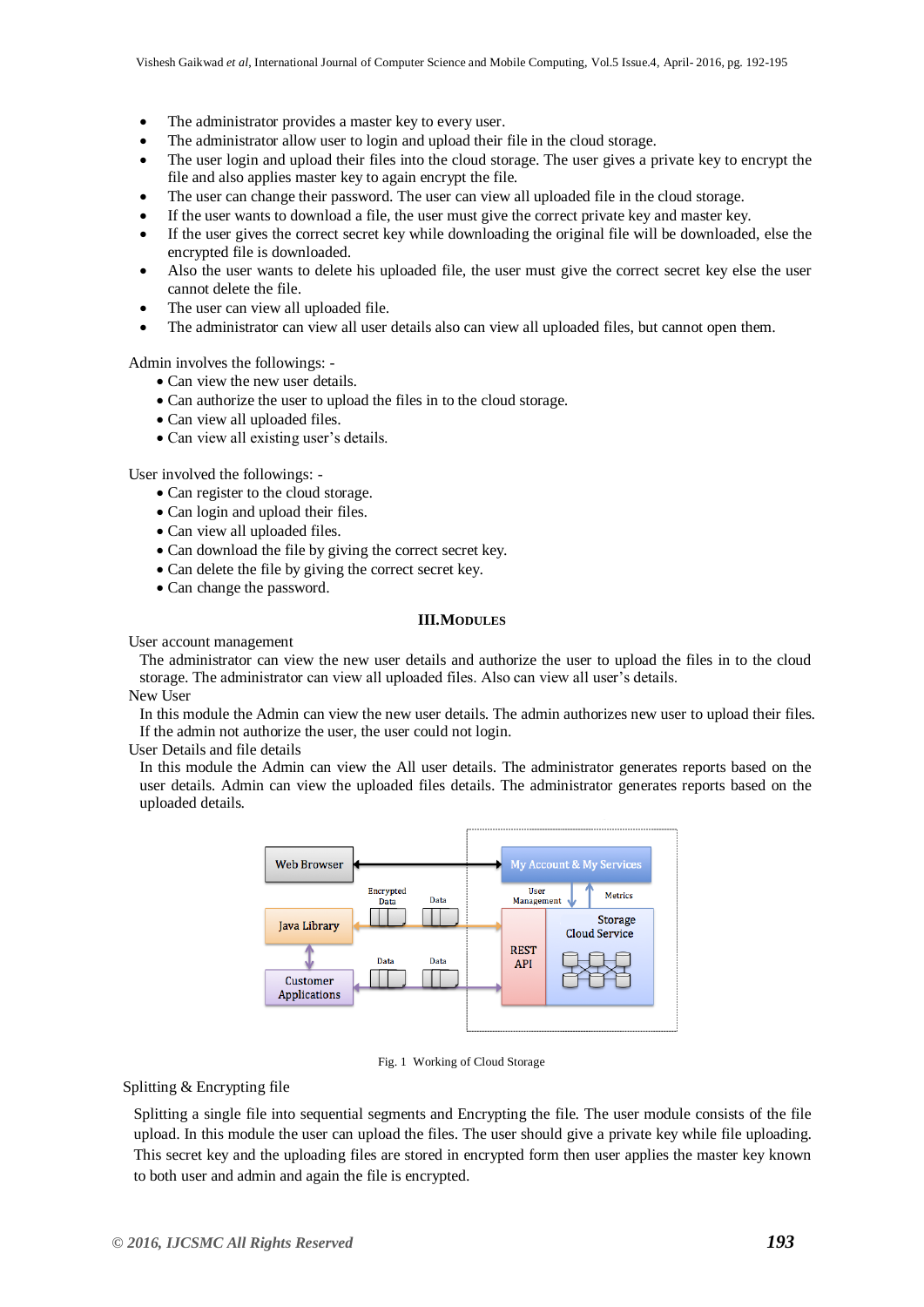For this purpose, we are using DES algorithm and AES algorithm.

## Storage Cloud Service

The program creates a connection to your MySQL Storage instance.

#### Downloading Manifest Object

The Manifest Object has been created successfully, the Java program downloads it and saves it as a local file.

If the user wants to download a file, the user must give the correct secret key. If the user gives the correct secret key while downloading the original file will be downloaded, else the encrypted file is download. Also the user wants to delete his uploaded file. The user must give the correct secret key else the user cannot delete the file.



Fig. 2 Encryption Process

#### **IV.CONCLUSION**

From a proper analysis of positive points and constraints on the component, it can be safely concluded that the product is a highly efficient GUI based component. This application is working properly and meeting to all user requirements. This component can be easily plugged in many other systems. Storage security on cloud using secret key which provides reading services to its members. Any person can become a member by filling a registration form.

### **REFERENCES**

- [1] Cloud Security Using Third Party Auditing and Encryption Service Dissertation Submitted in partial fulfillment of the requirements for the degree of Master of Technology, (Computer Engineering) by Swaroop S. Hulawale MIS No: 121022014 under the guidance of Professor: S. U.Ghumbre.
- [2] International Journal of Emerging Technologies in Computational and Applied Sciences (IJETCAS) "A Survey of Cryptographic Algorithms for Cloud Computing" International Association of Scientific Innovation and Research (IASIR) (An Association Unifying the Sciences, Engineering, and Applied Research)
- [3] H.Takabi, J.B.D.Joshi, G.Ahn., "Security and Privacy Challenges in Cloud Computing Environments", IEEE Security Privacy Magazine, Vol 8, 2010
- [4] Qian Wang; Cong Wang; Kui Ren; Wenjing Lou; Jin Li; , "Enabling Public Auditability and Data Dynamics for Storage Security in Cloud Computing," Parallel and Distributed Systems, IEEE Transactions on, vol.22, no.5, pp.847-859, May 2011.
- [5] C. Wang, Q. Wang, K. Ren, and W. Lou, "Privacy-Preserving Public Auditing for Storage Security in Cloud Computing," Proc. IEEE INFOCOM, Mar. 2010.
- [6] Brian Hay, Kara Nance, Matt Bishop, "Storm Clouds Rising: Security Challenges for IaaS Cloud Computing" Proceedings of the 44th Hawaii International Conference on System Sciences, pp.1-7, 2011.